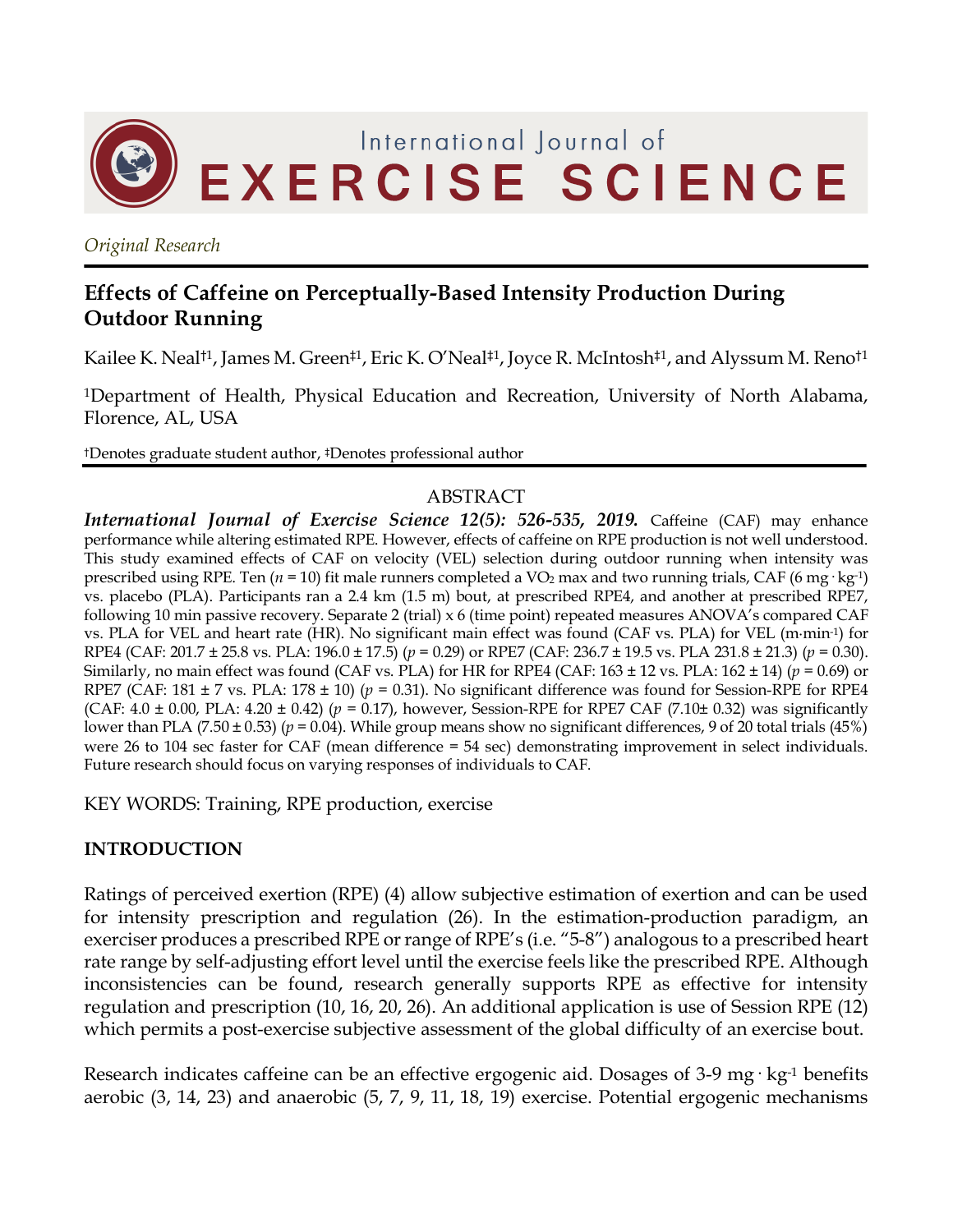include decreased pain perception and enhanced free fatty acid mobilization (6, 7, 15). Previous studies have also shown blunted RPE estimations during exercise after caffeine ingestion (3, 9, 18, 21) with this effect likely attributed to a blockade of A1 and/or A2 receptors which inhibits feelings of pain (13).

While caffeine has been shown to mitigate acute RPE estimations (3, 9, 18, 21), effects on perceptually-based intensity production is not well-understood. Cole et al. (6) prescribed specific RPE values and found a significantly higher cumulative work volume for three consecutive 10 min cycling bouts following caffeine  $(277.8 \pm 26.1 \text{ kJ})$  vs. placebo  $(246.7 \pm 21.5 \text{ kJ})$ ingestion. Similarly, Langford et al. (22) (unpublished observation) reported significantly higher workload selection and associated physiological responses (HR, blood lactate) at prescribed RPE's of 4 and 7 following caffeine (vs. placebo) ingestion. These studies suggest caffeine may result in selection of higher cycling workloads when the prescription is made using RPE. Cole (6) and Langford (22) examined stationary cycling as an exercise mode; however, running (treadmill or over-ground) has not been investigated in this paradigm. From an exercise prescription standpoint it is important to know if acute caffeine ingestion alters self-selected running velocity. No study to date has investigated effects of caffeine on prescribed RPE in an ecologically valid paradigm. This study examined effects of caffeine (vs. placebo) on velocity selection and HR response during outdoor running at prescribed RPE values of 4 and 7.

# **METHODS**

### *Participants*

Based on a power analysis using beta  $= 0.8$ , alpha  $= 0.05$  and an effect size of 4 sec (per quarter mile) (0.5 Cohen's *d*) between CAF and PLA trials, ten fit male participants were recruited. Participants were excluded if they were not engaged in running  $(≥ 10$  miles/wk) at the time of the study or if screening (using known ACSM risk factors) indicated presence of potential health issues. Prior to data collection, procedures were approved by the local review board for protection of human subjects and participants completed a written informed consent outlining requirements. Participants reported to the lab well hydrated, having abstained from exercise, alcohol and caffeine in the 24 h prior to each session. Descriptive information was assessed including age (y), height (cm) using a stadiometer (Invicta Plastics Limited, Leicester, England) and mass (kg) with the latter measured using a digital scale (Tanita Corporation, Japan). Skinfold calipers (Lange, Cambridge, Md, USA) were used to estimate body fat percentage with a 3-site] method (chest, abdomen, thigh) (24). Participants completed a survey to assess average daily caffeine consumption.

# *Protocol*

Following descriptive characteristics, participants donned a heart rate (HR) monitor transmitter (Polar, Stamford, CT, USA) at the level of the sternum and an appropriately-sized air-cushioned face-mask (Vacu-med, Ventura, CA) and completed an incremental test on a motor-driven treadmill (Quinton, Bothell, WA) to determine maximal oxygen consumption ( $VO<sub>2</sub>$  max). The protocol adhered to the following velocity (m·min-1) and grade combinations: 81:0%, 107:0%, 134:0%, 161:0%, 188:0%. Once achieving 188 m·min-1, velocity was constant and grade increased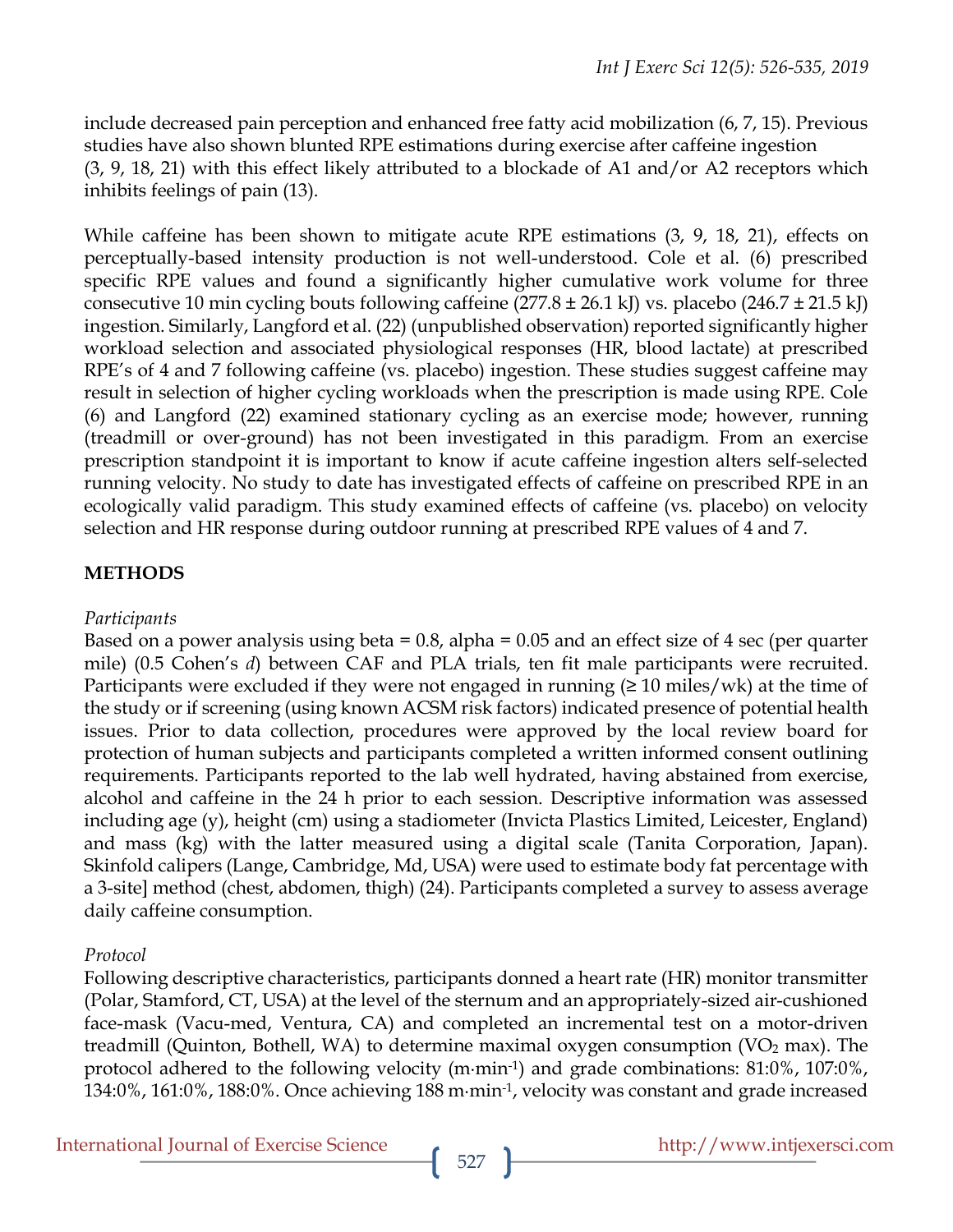2% per min until participants achieved volitional exhaustion or investigators deemed it unsafe. Metabolic data were measured using a metabolic measurement system (Vacumed Vista minicpx (silver) Vacu•med, Ventura, CA,) calibrated prior to each test with a gas of known composition and a 3 L syringe (Hans Rudolph, Kansas City, MO). Heart rate (HR) and estimated RPE were collected the last 10 s of every min using the Omni RPE (1-10) scale. Criteria for achievement of max effort required that a participant meet a minimum of two of the following: RER value  $> 1.1$ , VO<sub>2</sub> plateau with increased workload, RPE  $9 - 10(1)$ .

Participants reported to an outdoor asphalt track with instructions to arrive well-rested (no heavy exertion for minimum 24 h) and well hydrated and immediately donned a Polar HR monitor (Polar Electro Oy, Kempele, Finland). Prior to testing (1 h before), participants ingested 500 mL of water along with capsules containing either caffeine ( $\sim$  6 mg·kg<sup>-1</sup>) (CAF), or placebo (PLA) (maltodextrin) matched for appearance and taste. CAF and PLA were randomly assigned, counterbalanced and administered in a double-blind manner. Protocol for CAF and PLA began with a 5 min self-selected warm up on the track (< 0.8 km (0.5 m) at a light pace). Following warm-up, participants ran 2.4 km (1.5 m) at a prescribed RPE4 and then 2.4 km (1.5 m) at a prescribed RPE7. Production bouts (RPE4 and RPE7) were separated by 10 min passive recovery. Duration to the nearest second was recorded for each quarter mile completed with a stop-watch. Throughout production trials, individuals were instructed to adjust velocity as needed to maintain feelings of exertion corresponding to the prescribed RPE. A copy of the Omni RPE scale was placed at the starting position on the track in view of participants as they passed (once per lap). Participants were not allowed to wear a watch and were not made aware of lap times during trials. After the recovery period, and 10 min following the final production bout, participants estimated a Session RPE, reflecting feelings of difficulty for the entire exercise session (12). In addition to VEL, mean HR was recorded per quarter mile lap using the Polar Team II system. To assess environmental conditions between trials, WBGT was calculated  $[WBGT = 0.7$  (wet bulb) + 0.2 (globe) + 0.1 (dry bulb)] and recorded to the nearest tenth of a degree (TH-8, Physitemp Instrument Inc., Clifton, NJ).

### *Statistical Analysis*

Using SPSS (v23) Separate 2 (trial) x 6 (time point) repeated measures ANOVA's were used to compare CAF and PLA for dependent measures (HR, VEL). Results were considered significant at *p* < 0.05. S-RPE between trials were compared using a paired T-test for RPE4 and RPE7. Mean WBGT between trials compared using a paired t-test**.**

### **RESULTS**

Descriptive characteristics of participants were; age  $(27.1 \pm 6.8 \text{ years})$ , height  $(178.8 \pm 6.2 \text{ cm})$ mass (72.1  $\pm$  6.8 kg), body fat (10.9  $\pm$  4.9%), VO2max (60.8  $\pm$  3.9 ml  $\cdot$  kg $\cdot$  min<sup>-1</sup>), and HR<sub>max</sub> (194  $\pm$  8 bpm). There was no main effect for trial (CAF vs. PLA) for velocity for RPE4 ( $p = 0.29$ ) (Figure 1) or RPE7 ( $p = 0.30$ ) (Figure 2). Similarly, no main effect was found for trial (CAF vs. PLA) for HR for RPE4 ( $p = 0.69$ ) or RPE7 ( $p = 0.31$ ). T-test showed no significant difference  $(p = 0.32)$  for temperature between CAF (Wet: 11.2  $\pm$  4.4; Globe: 14.5  $\pm$  8.7; Dry: 12.3  $\pm$  6.5) and PLA (Wet: 13.6  $\pm$  4.5; Globe: 16.3  $\pm$  7.1; Dry: 14.3  $\pm$  5.6). No significant difference was found for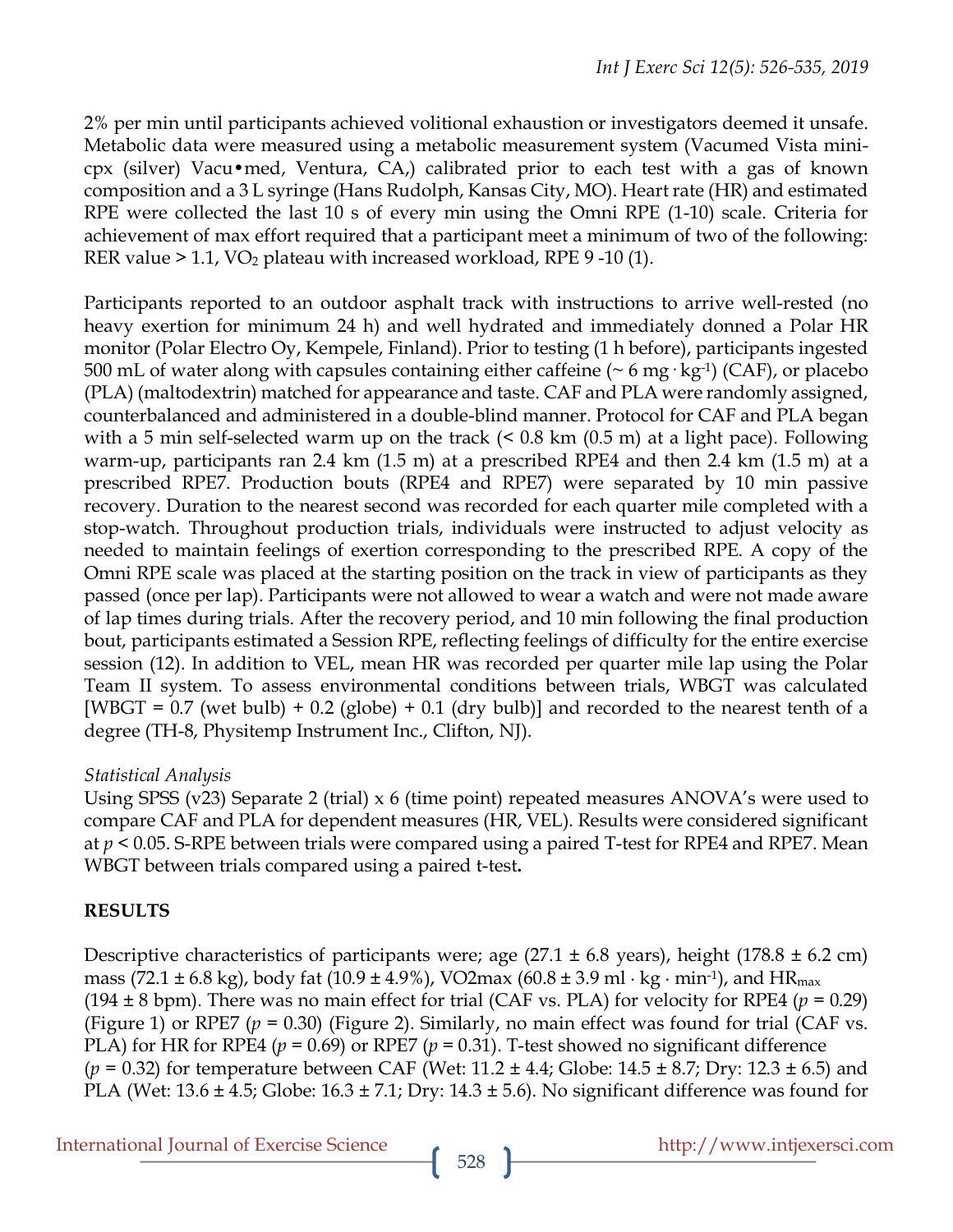S-RPE for RPE4 between trials (CAF: 4.0 ± 0.00, PLA: 4.20 ± 0.42) (*p* = 0.17), however, significance was found for RPE7 between trials (CAF: 7.10 ± 0.32, PLA: 7.50 ± 0.53) (*p* = 0.04).

#### **DISCUSSION**

Previous research indicates caffeine attenuates estimated RPE during exercise at a given workload (3, 9, 18, 21). Killen et al. (21) also showed caffeine significantly reduced Session RPE. Cole et. al. (6) and Langford (22) tested caffeine's potential effect on workload selection using the RPE production paradigm during cycling. Because caffeine's effect on RPE production during running is not well-understood, this study examined the effects of 6 mg· kg<sup>-1</sup> caffeine (vs. placebo) on velocity selection and corresponding HR response during outdoor running.



**Figure 1.** Mean velocity, CAF vs. PLA for RPE4.

Current results show no significant difference for mean velocity following caffeine ingestion. This observation was consistent for an intensity linked with RPE4 (Figure 1) and an intensity linked with RPE7 (Figure 2). Likewise, there were no significant differences for mean HR response (per lap) between CAF and PLA (Figures 3 and 4). Cole et al. (6) found increased total work across three RPE production trials following caffeine (vs. placebo) ingestion (CAF: 277.8 ± 26.1 kJ, PLA:  $246.7 \pm 21.5$  kJ). Langford et al. (22) found significantly greater power output selection for a lower intensity trial (prescribed RPE4) (CAF:  $127 \pm 22$ , PLA:  $109 \pm 25$  W) and a higher intensity (prescribed RPE7) (CAF: 161 ± 36, PLA: 139 ± 40 W). Significantly greater values at each time point were also evident. For these studies, when RPE was clamped replicating prescribed perceptual value, CAF ingestion resulted in selection of a greater power output. Cole et al. (6) also attributed higher power selection with CAF to a decreased perception of effort. It is plausible that due to analgesic effects of caffeine, a higher workload is required to elicit a given RPE when participants are under influence of caffeine. This is contrary to conclusions based on mean results in the current study and reasons for discrepancies with Cole et al. (6) and Langford et al. (22) are difficult to discern. Intermodal (cycling vs. running) differences in muscle involvement may partially explain discordance. For example, running is weight-bearing exercise, whereas cycling is not. Because altered pain perception is among the mechanisms by

International Journal of Exercise Science http://www.intjexersci.com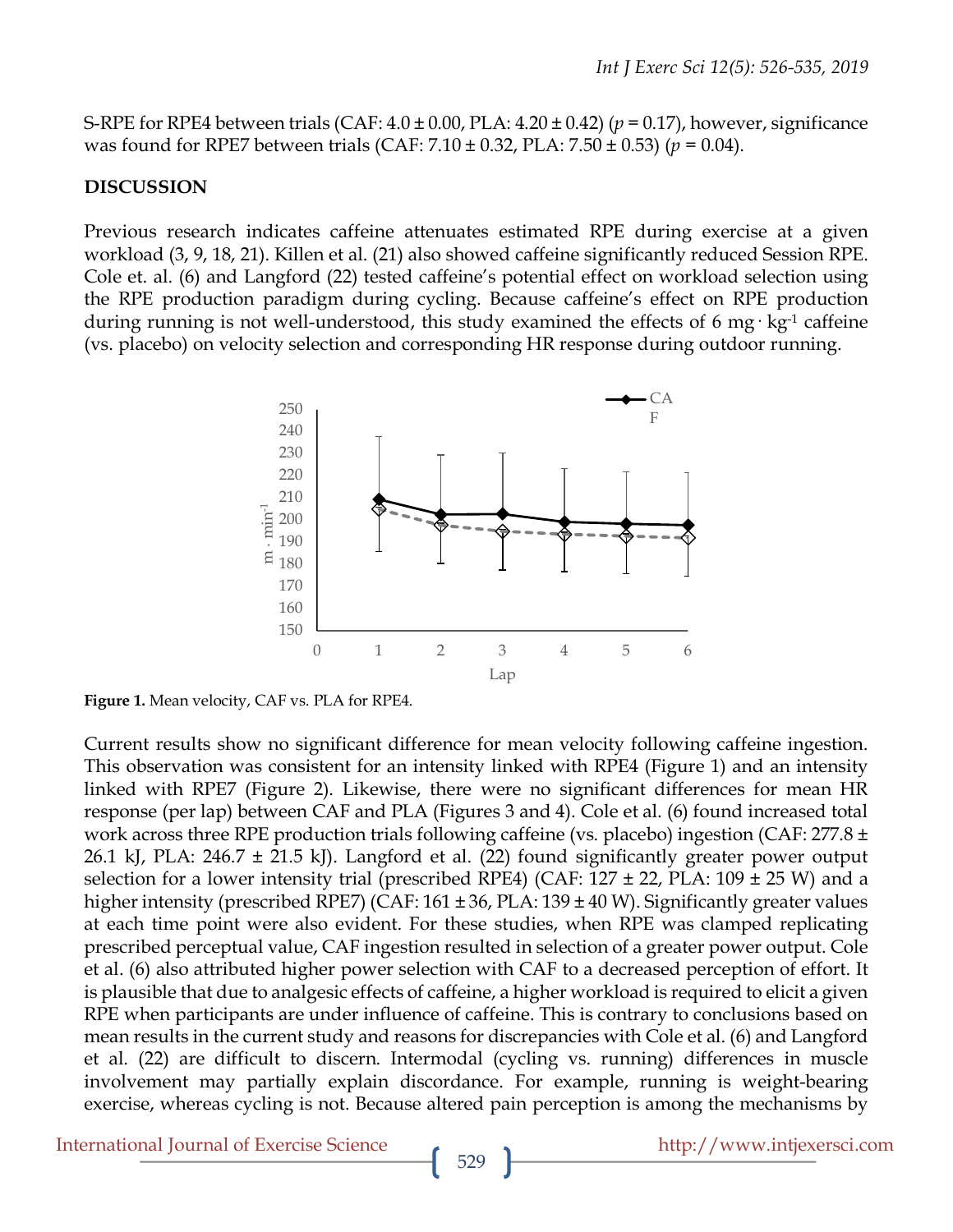caffeine is proposed to be ergogenic, it is plausible that in exercise paradigms having greater localized feelings of discomfort and fatigue (factors mediating RPE), caffeine may have a greater potential to enhance performance. Although direct evidence is lacking in the current study, it is arguable that, cycling involves comparatively greater localized feelings of discomfort vs. running, making the potential benefits of caffeine more obvious during cycling when the RPE production paradigm is used. Future investigations using RPE production allowing comparisons among multiple modes involving incrementally altered volumes of active muscle mass could shed light in this regard.



**Figure 2.** Mean velocity, CAF vs. PLA for RPE7



**Figure 3.** Mean heart rate, CAF vs. PLA for RPE4.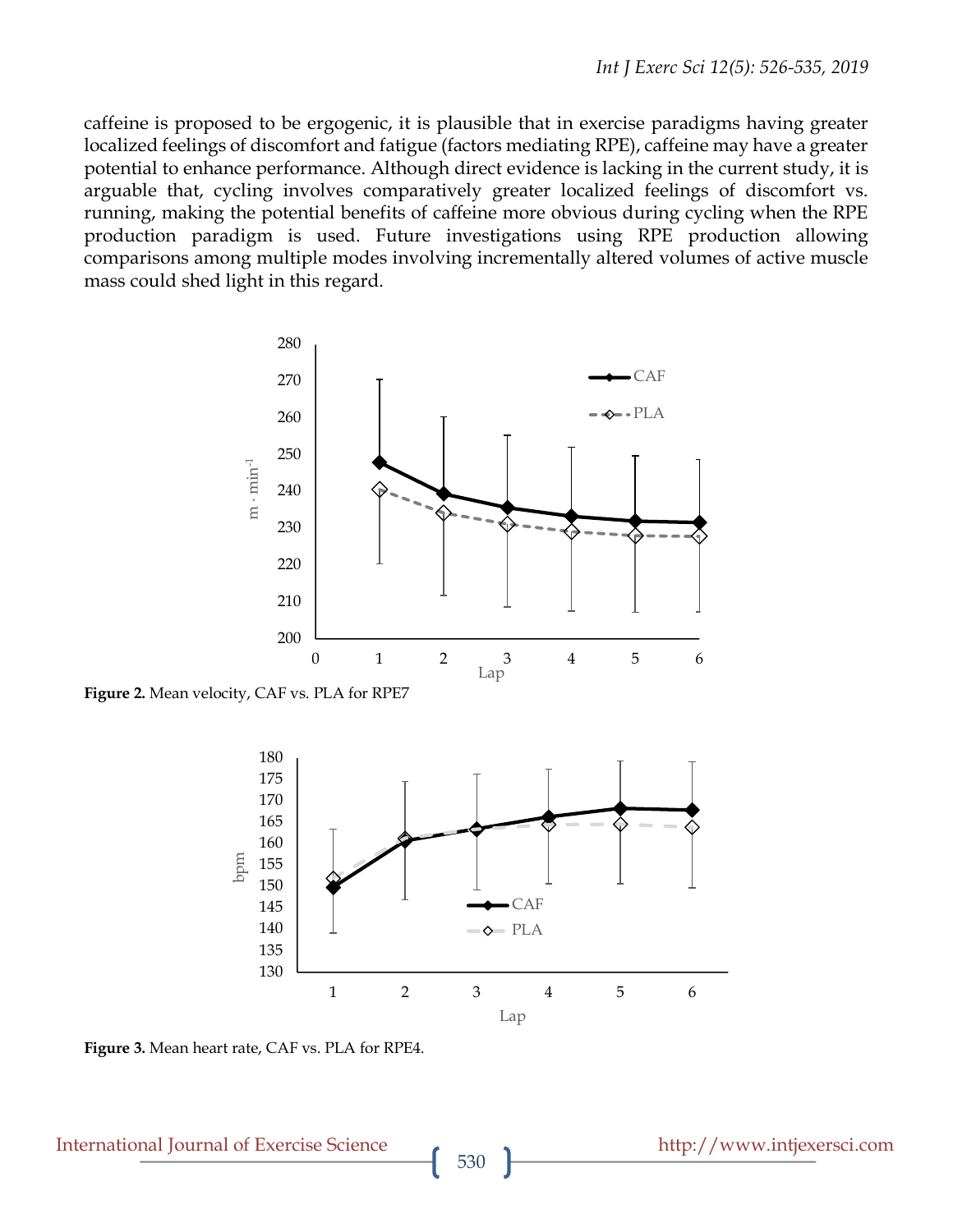Failure to observe outcomes in the current study for a lower intensity (RPE4) is similar to that of Langford et al. (22). Although significant differences were found in power selection, Langford et al. (22) found no statistical difference in metabolic variables (VO2, HR, and VE) at a lower prescribed intensity (RPE4) between CAF and PLA trials. With the ergogenic benefit from caffeine linked with augmented pain, it is reasonable that lower intensity exercise below some yet unidentified threshold is a paradigm in which caffeine is unlikely to alter performance or perceptual responses because of a relatively low volume of pain and discomfort. In other words, if there is little exercise-associated pain or discomfort, then there is nothing for caffeine to mitigate. Using Borg's 15-point category scale, Green et al. (17) observed greater production accuracy (based on HR response) at a higher intensity (prescribed RPE 16) vs. lower (prescribed RPE 12) for front crawl swimming. Production trials were completed after overall RPE was anchored and estimated during cycle ergometry. It is well accepted that multiple factors mediate perceived exertion and dominate factors may vary across different exercise paradigms (16). For example, Robertson et al. (25) showed during low intensities, signals accompanying ventilation do not appear to influence perceived exertion but become more dominant with increasing intensity. It would be reasonable then to expect an effect of caffeine to be most probably during RPE7 (than RPE4) due to presence of greater feedback for perceptually based intensity regulation. However, in the current study, mean changes at RPE4 and RPE7 were similar suggesting that factors mediating RPE in a production paradigm may differ (vs. estimation paradigm). More work is needed to fully understand this.

Research suggests CAF blunts estimated RPE (2,7,9,15) and mitigates RPE at a given workload (3, 9, 21). An effect is also present if RPE estimations are similar between trials but a greater volume of work is performed following caffeine ingestion (8). With consistently higher mean VEL for CAF there would be a duration where total work was significantly greater for CAF. Comparable to the results from RPE4, at RPE7 trial means showed no statistical significance for VEL (Figure 2) or HR (Figure 4). However, as seen in Figures 1 and 2 for each lap, selection of velocity was consistently higher after CAF ingestion vs. PLA. It is possible that with longer distance production bouts differences may have evolved owing to the drift in physiological variables such as HR and core temperature frequently observed with extended duration exercise. In Figure 4 a divergence in HR response can be observed with a higher value for CAF. As the discomfort associated with longer exercise bouts grows there is a concomitant increase in potential for caffeine to mitigate these feelings and a higher velocity might be maintained. Direct evidence in the current study is lacking however, future studies should involve production trials which more closely mimic longer training/racing bout distances.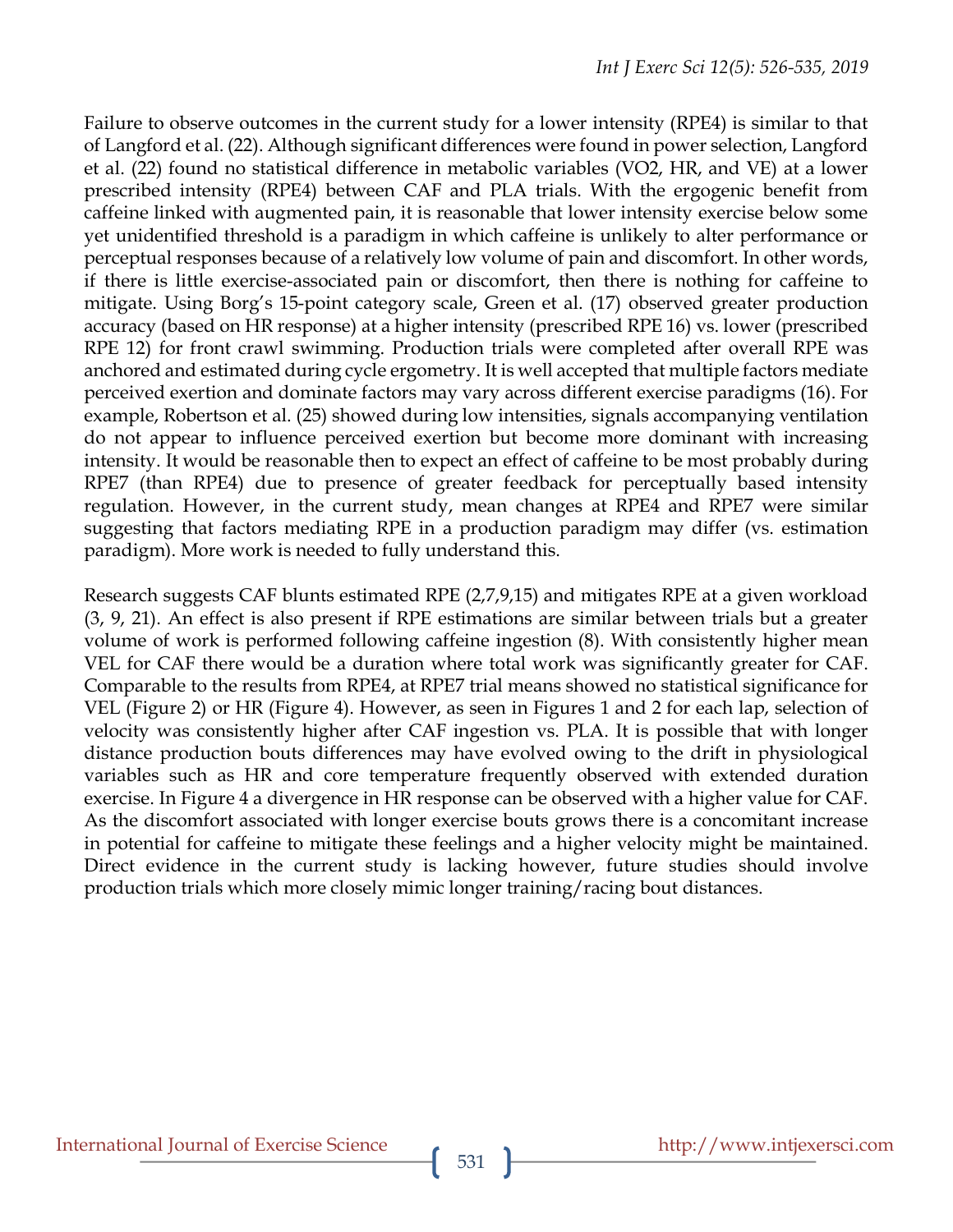

**Figure 4.** Mean heart rate, CAF vs. PLA for RPE7.

Although no significant differences were found between CAF and PLA for mean responses, it would be premature to definitively conclude caffeine had no effect. Allowing aggregate data analyses to fully dictate conclusions can be misleading particularly when individual responses are evaluated independently. If subsets of the sample perform worse following treatment while some perform better and others truly show no meaningful difference, in that paradigm mean values between trials will be similar and corresponding p values will show no significant differences, yet concluding the treatment had no effect is incorrect. Consequently, it is important to examine individual responses to fully elucidate the possibility of an ergogenic benefit. In the current study, a practical difference in VEL was considered to be a difference of  $\geq 12$  sec per mile (18 sec per 2.4 km (1.5 m)). Using this criteria, participants were labeled as positive responders (performance improved), negative responders (performance was impaired) or if differences in CAF and PLA trials failed to meet this criteria these participants were labeled non-responders. Individual responses (Table 1) were examined for 20 observations (10 for RPE4 and 10 for RPE7). Using this approach, 9 of 20 trials resulted in a positive response (5 for RPE4, 4 for RPE7). Five trials of 20 were negative responses and six were non-responses. Seven of the 10 participants responded similarly ('positive', 'negative', 'non') for both RPE4 and RPE7 with three being positive responders at both intensities. Therefore, to exclusively conclude that caffeine had no effect on running velocity, would be false in 45% of the observations. Improvement using this criteria, ranged from 26-104 s faster overall with a mean improvement of 54 s. For negative responders, mean time ranged from 26 to 56 s slower with a mean difference of 36 s. In determining the potential for caffeine to influence performance (good or bad), aggregate analyses in the current study provides incorrect information in 14 of 20 observations (9 positive responses, 5 negative responses) and accurate conclusions for only 6 of the 20 observations. Examining individual responses may be uncommon. Yet, to fully explain the effects of caffeine, or other ergogenic aids in which there is a high likelihood of inter-individual variation in responses, we propose it is necessary to carry data analysis beyond assessment of means using standard statistical approaches. Further, identifying factors linked with divergent responses may provide a fruitful area of future inquiry.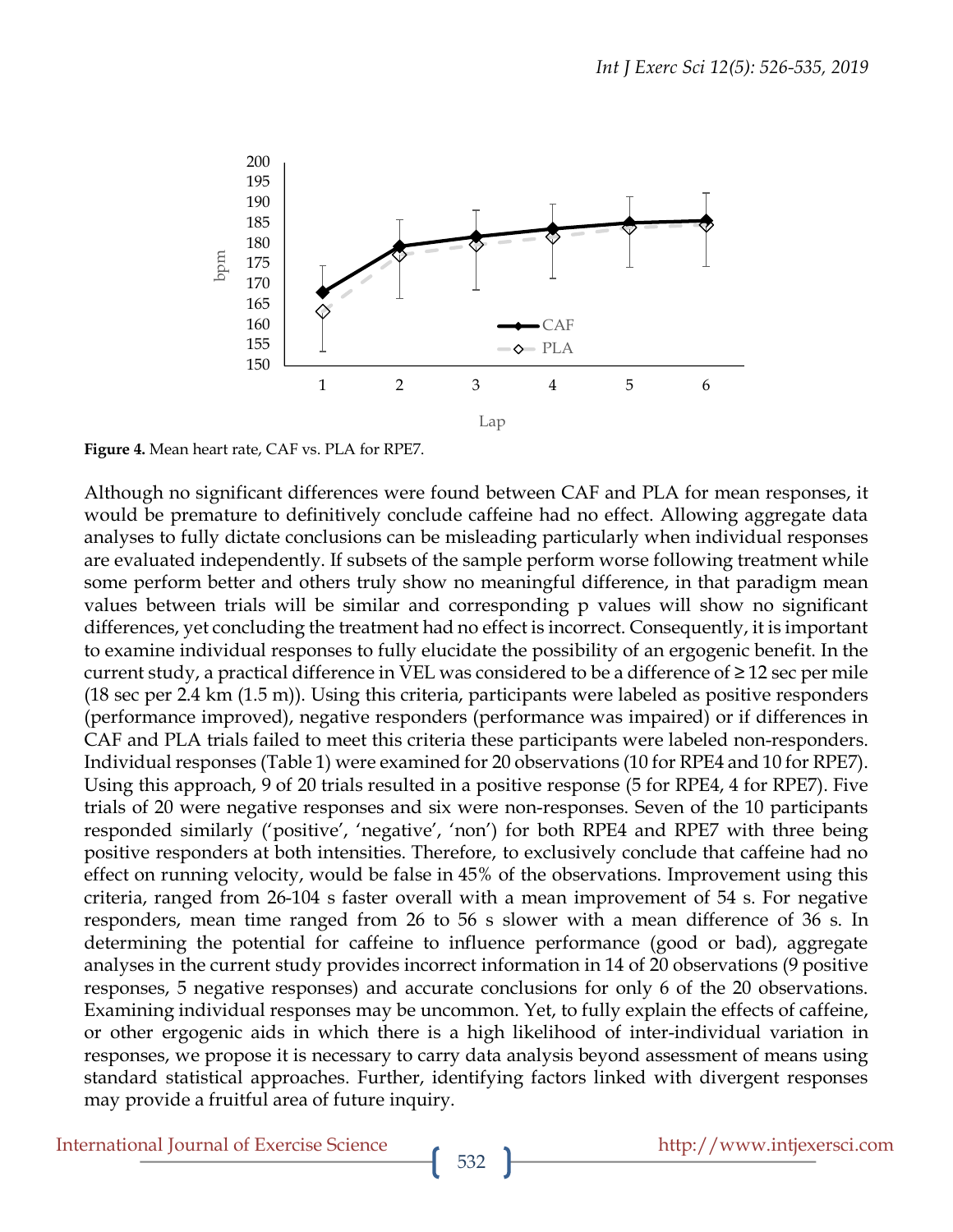| negative responders (faitsiower while CAP) and non-responders (no meaningful difference between CAP and FLA). |        |          |       |          |
|---------------------------------------------------------------------------------------------------------------|--------|----------|-------|----------|
| Participant                                                                                                   | RPE4   | Response | RPE7  | Response |
|                                                                                                               | -46    | Pos      | $-28$ | Pos      |
| $\overline{2}$                                                                                                | $-52$  | Pos      | $-12$ | Non      |
| 3                                                                                                             | $+17$  | Non      | $+2$  | Non      |
| 4                                                                                                             | $-104$ | Pos      | $-26$ | Pos      |
| 5                                                                                                             | $+56$  | Neg      | -86   | Pos      |
| 6                                                                                                             | $-12$  | Non      | $+10$ | Non      |
| 7                                                                                                             | $-61$  | Pos      | $+1$  | Non      |
| 8                                                                                                             | $+26$  | Neg      | $+33$ | Neg      |
| 9                                                                                                             | $-39$  | Pos      | $-42$ | Pos      |
| 10                                                                                                            | $+40$  | Neg      | $+27$ | Neg      |

**Table 1.** Individual responses at RPE4 and RPE7 with identification of positive responders (ran faster with CAF), negative responders (ran slower with CAF) and non-responders (no meaningful difference between CAF and PLA).

 $-\Delta$  sec = faster time on CAF vs. PLA ( $\geq 18$  sec on a 2.4 km (1.5 m)). Table displays difference in trial time in seconds (CAF - PLA).

Killen et al. (21) was the first to show that CAF attenuates S-RPE. In that study, SRPE was assessed following two 30 min cycling bouts in which work volume was equated following double blind administration of caffeine (6 mg· kg-1) vs a matched placebo. A significantly lower session RPE followed caffeine ingestion  $(6.1 \pm 2.2)$  vs placebo  $(6.8 \pm 2.1)$ . In the current study, results indicate no significant difference for S-RPE for RPE4. However, S-RPE was significantly higher for RPE7 for CAF even with a clamped acute RPE (due to the production paradigm) and equated distance. This difference is meaningful because individuals performed the same amount of work, yet their perception of the overall difficulty of the entire bout was lower for CAF (vs. PLA). Therefore, work production seemed easier with CAF even when the same perceptually-based intensity was prescribed. Akin to acute RPE estimations which are mediated by multiple factors, Session RPE is also proposed to be linked with a myriad of factors and no single mediator (18). From current results, caffeine-mediated alteration in SRPE may be more pronounced or limited to higher intensity paradigms. More work is warranted to more definitely answer this question.

Current results indicate 6 mg· kg-1 CAF body mass did not significantly alter mean values for selection of velocity or corresponding HR responses for running intensity prescribed using RRE. This observation was consistent with lower (RPE4) and higher (RPE7) intensities. While no overall differences were found, individual responses indicate caffeine did have a meaningful effect in selected participants. Results add to the knowledge regarding the influence of caffeine on perceptual responses to exercise in a novel, ecologically valid paradigm. Future research should focus on the variation of CAF response among individuals and seek to further clarify reasons for differing responses among various exercise modes.

### **REFERENCES**

1. American College of Sports Medicine (2010) Guidelines for exercise testing and prescription. Williams and Wilkins, Philadelphia.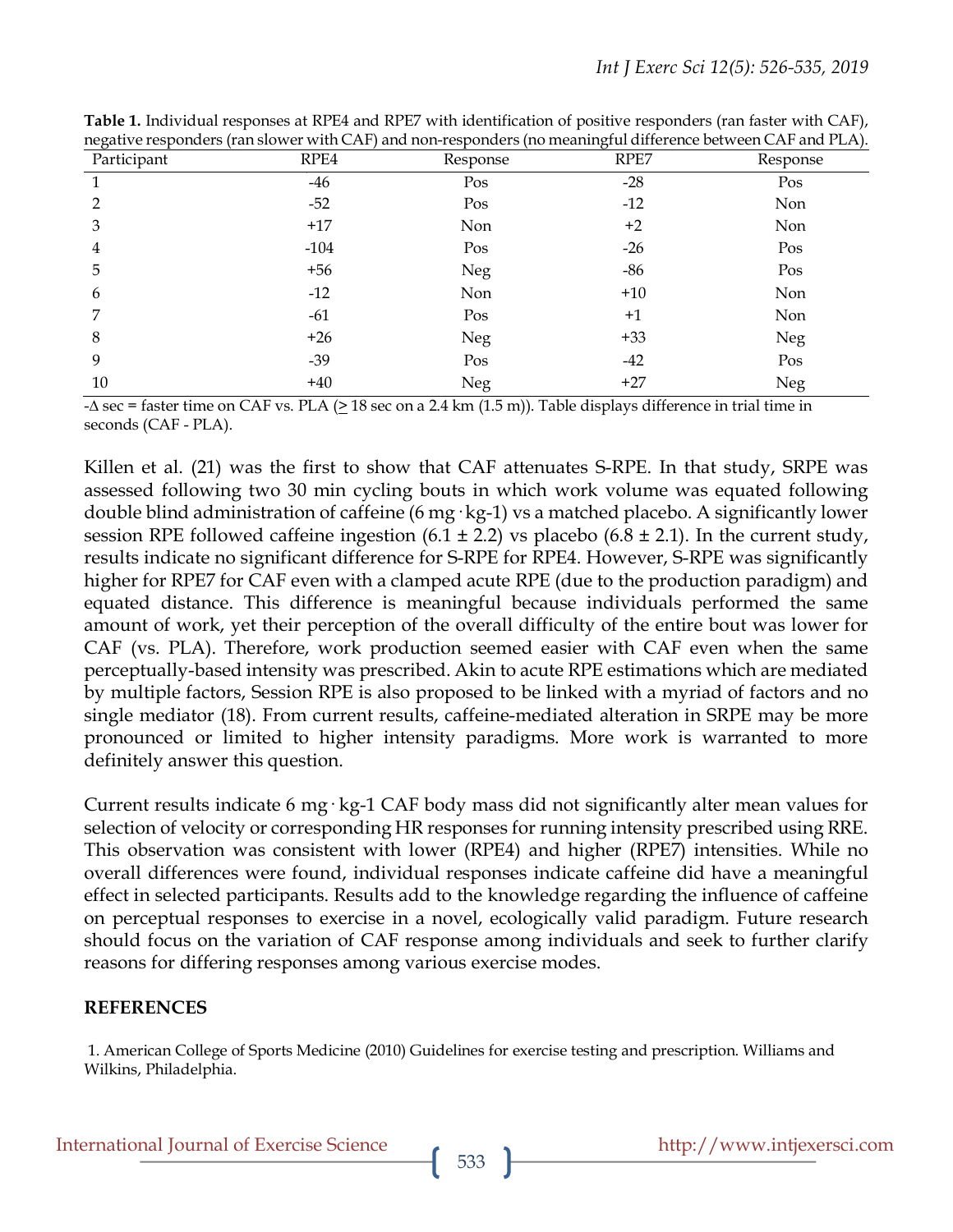2. Astorino TA, Cottrell T, Lozano AT, Aburto-Pratt K, Duhon J. Effect of caffeine on RPE and perceptions of pain, arousal, and pleasure/displeasure during a cycling time trial in endurance trained and active men. Physiol Behav 106(2): 211-216, 2012.

3. Birnbaum LJ, Herbst JD. Physiologic Effects of caffeine on crosscountry runners. J Strength Cond Res 18(3): 463- 465, 2004.

4. Borg G. Perceived exertion as an indicator of somatic stress. Scand J Rehabil Med Vol 2(2): 92-98, 1970.

5. Bridge CA, Jones MA. The effect of caffeine ingestion on 8 km run performance in a field setting. J Sports Sci 24(4): 433-439, 2006.

6. Cole KJ, Costill DL, Starling RD, Goodpaster BH, Trappe SW, Fink WJ. Effect of caffeine ingestion on perception of effort and subsequent work production. Int J Sport Nutr 6(1): 14-23, 1996.

7. Davis JK, Green JM. Caffeine and anaerobic performance. Sports Med 39(10): 813-832, 2009.

8. Desbrow B, Biddulph C, Devlin B, Grant GD, Anoopkumar-Dukie S, Leveritt M. The effects of different doses of caffeine on endurance cycling time trial performance. J Sports Sci 30(2): 115-120, 2012.

9. Doherty M, Smith PM, Hughes, MG, Davison RR. Caffeine lowers perceptual response and increases power output during high-intensity cycling. J Sports Sci 22(7): 637-643, 2004.

10. Dunbar CC, Robertson RJ, Baun R, Blandin MF, Metz K, Burdett R, Gross, FL. The validity of regulating exercise intensity by ratings of perceived exertion. Med Sci Sports Exerc 24(1): 94-99, 1992.

11. Duncan MJ, Taylor S, Lyons M. The effect of caffeine ingestion on field hockey skill performance following physical fatigue. Res Sports Med 20(1): 25-36, 2012.

12. Foster C, Florhaug JA, Franklin J, Gottschall L, Hrovatin LA, Parker S, Dodge C. A new approach to monitoring exercise training. J Strength Cond Res 15(1): 109-115, 2001.

13. Fredholm BB, Bättig K, Holmén J, Nehlig A, Zvartau EE. Actions of caffeine in the brain with special reference to factors that contribute to its widespread use. Pharmacol Rev 51(1): 83-133, 1999.

14. Graham TE. Caffeine and exercise. Sports Med 31(11): 785-807, 2001.

15. Graham TE. Caffeine, coffee and ephedrine: impact on exercise performance and metabolism. Can J Appl Physiol 26(S1): S186-S191, 2001.

16. Green JM, Crews, TR, Pritchett RC, Mathfield C, Hall L. Heartrate and ratings of perceived exertion during treadmill and elliptical exercise training. Percept Mot Skills, 98(1): 340-348, 2004.

17. Green JM, Michael T, Solomon AH. The validity of ratings of perceived exertion for cross-modal regulation of swimming intensity. J Sports Med Phys Fitness 39(3): 207-212, 1999.

18. Green JM, Wickwire PJ, McLester, JR, Gendle S, Hudson G, Pritchett RC, Laurent CM. Effects of caffeine on repetitions to failure and ratings of perceived exertion during resistance training. Int J Sports Physiol Perf (2): 250- 259, 2007.

19. Hudson GM, Green JM, Bishop PA, Richardson MT. Effects of caffeine and aspirin on light resistance training performance, perceived exertion, and pain perception. J Strength Con Res 22(6): 1950-1957, 2008.